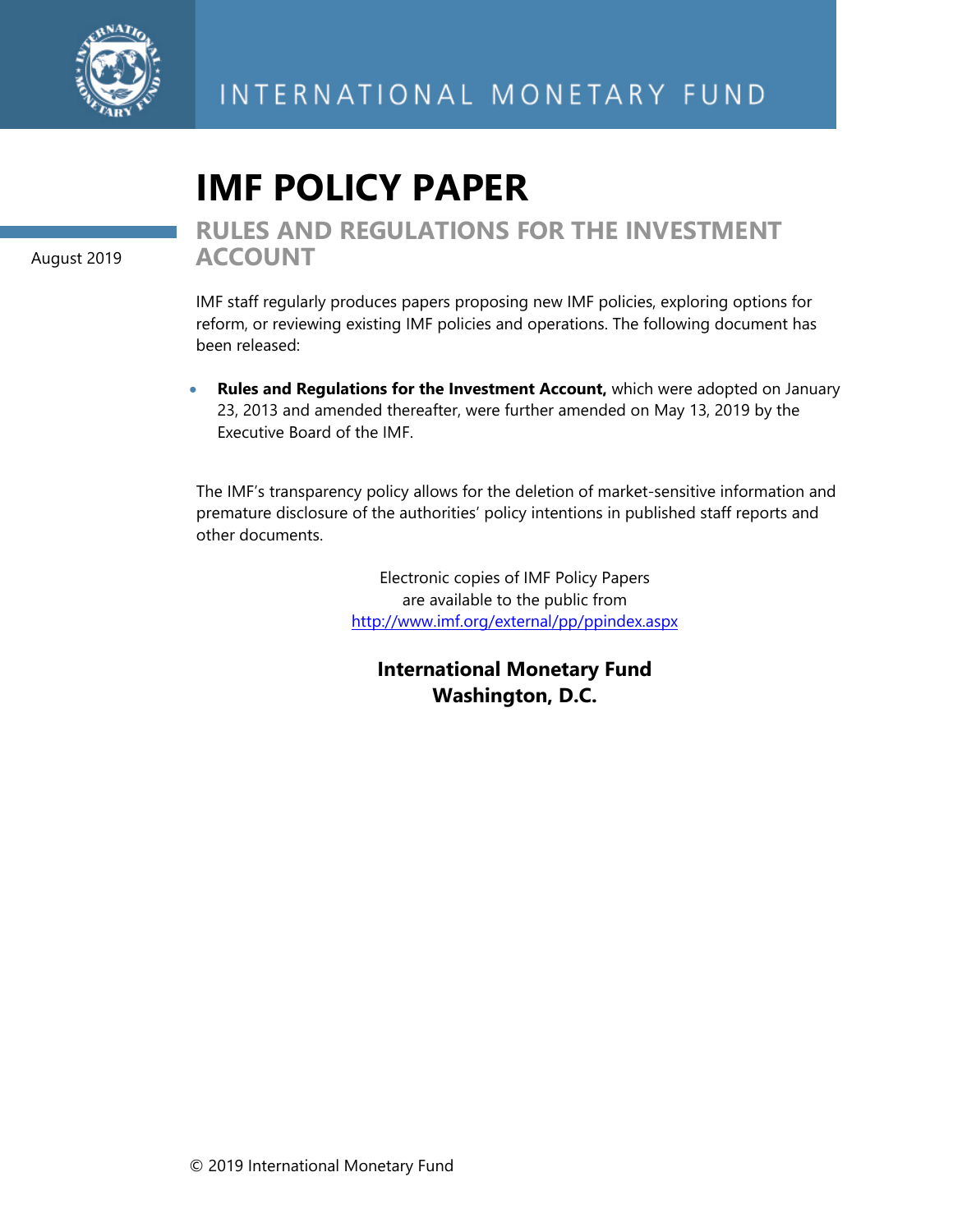# **Rules and Regulations for the Investment Account**

# **I. GENERAL PROVISIONS**

# **OBJECTIVE OF THE INVESTMENT ACCOUNT**

1. The objective of the Investment Account (IA) is to provide a vehicle for the investment of a part of the Fund's assets so as to generate income that may be used to meet the expenses of conducting the business of the Fund. Achieving this objective would help diversify the sources and increase the level of the Fund's income, thereby strengthening its finances over time.

# **SOURCES OF INVESTMENT ACCOUNT ASSETS**

2. The IA may be funded with: (a) currencies transferred from the General Resources Account (GRA) in accordance with Article XII, Section 6(f)(ii) of the Articles; (b) the placement of profits from the sale of pre-Second Amendment gold in accordance with Article V, Section 12(g) of the Articles, in amounts up to the total amount of the Fund's general and special reserves at the time of any decision authorizing such transfers; (c) the transfer of profits from the sale of post-Second Amendment gold in accordance with Article V, Section 12(k) of the Articles; and (d) income from the IA investment that is not transferred to the General Resources Account to meet the expenses of the Fund (Article XII, Section 6(f)(iv)).

# **INVESTMENT ACCOUNT SUBACCOUNTS**

3. The IA shall have a Fixed-Income Subaccount and an Endowment Subaccount, each of which has its own investment objective and shall be managed in accordance with Sections I and II, and I and III, respectively, of these Rules and Regulations (Rules).

4. Transfers of assets between subaccounts may be made with the approval of the Executive Board.

# **RESPONSIBILITIES OF THE MANAGING DIRECTOR**

5. The Managing Director is responsible for implementing the investment policies set out in these Rules.

6. In carrying out the Managing Director's responsibilities, the Managing Director shall (a) establish effective decision-making and oversight arrangements; (b) take the necessary measures, including the adoption of policies and procedures, that seek to avoid actual or perceived conflicts of interest; and (c) establish specific risk control measures and put in place mechanisms to monitor their observance by asset managers.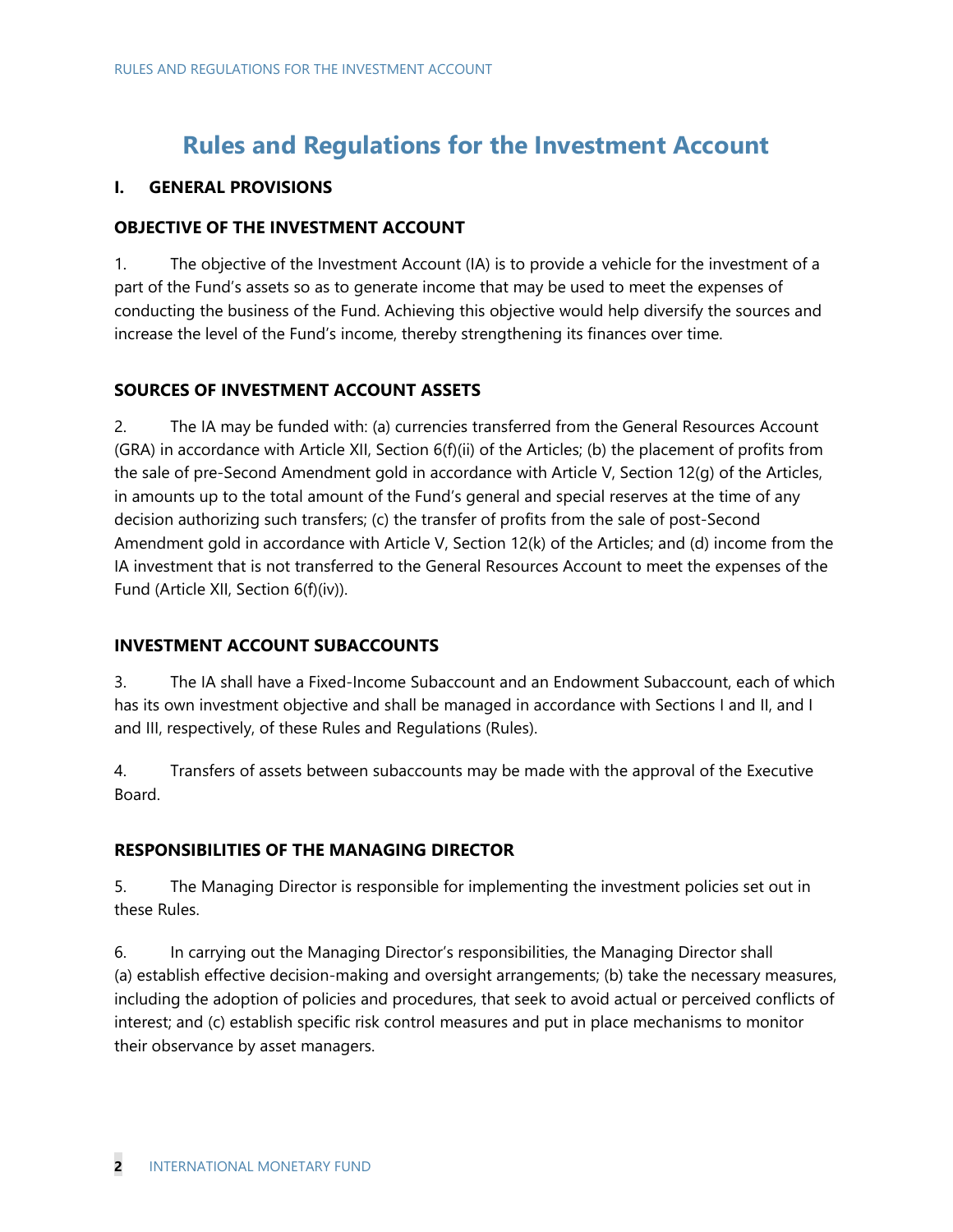7. The Managing Director shall consult with the Executive Board regarding (a) the key conflict of interest policies and arrangements in the Managing Director's responsibility referred to in paragraph 6; and (b) the key aspects of the investment strategy for the actively managed portion of the Endowment Subaccount referred to in paragraph 30 of these Rules.

8. The Managing Director shall provide annual reports to the Executive Board on the investment activities of the IA. Ad hoc reports shall be prepared as warranted by market or other developments.

# **EXTERNAL ASSET MANAGERS**

9. All assets of the IA shall be managed by external asset managers, except that the Managing Director is authorized to manage: (a) investments in obligations of the Bank for International Settlements (BIS) and central bank deposits; and (b) other assets on an interim basis following the termination of an external asset manager and pending the transfer of the assets to another external asset manager.

10. The Managing Director shall only select external asset managers of the highest professional standards and shall take into account their proven skills and track record suitable to achieve the investment objectives and to carry out the investment strategies set out under these Rules.

# **CUSTODY ARRANGEMENTS**

11. The Managing Director shall establish adequate measures for the safekeeping and custody of the assets of the IA.

# **USE OF INVESTMENT ACCOUNT INCOME**

12. The income from investment shall be invested, retained in the IA or used to meet the expenses of conducting the business of the Fund. The Fund shall decide on the use of the IA's income for each financial year, including whether any portion of such income will be transferred to the GRA for use in meeting the expenses of conducting the business of the Fund.

# **TERMINATION OR REDUCTION OF THE INVESTMENT ACCOUNT**

13. The IA shall be terminated in the event of a liquidation of the Fund and may be terminated, or the amount of the investment may be reduced, prior to the liquidation of the Fund, by a 70 percent majority of the total voting power. The procedures specified in Article XII, Sections 6(f)(vii), (viii) and (ix) of the Articles will apply in the event of the termination of the IA or a reduction in its assets. The Fund's decision to reduce investments in the IA shall specify the subaccount from which assets shall be used to fund a reduction in investments.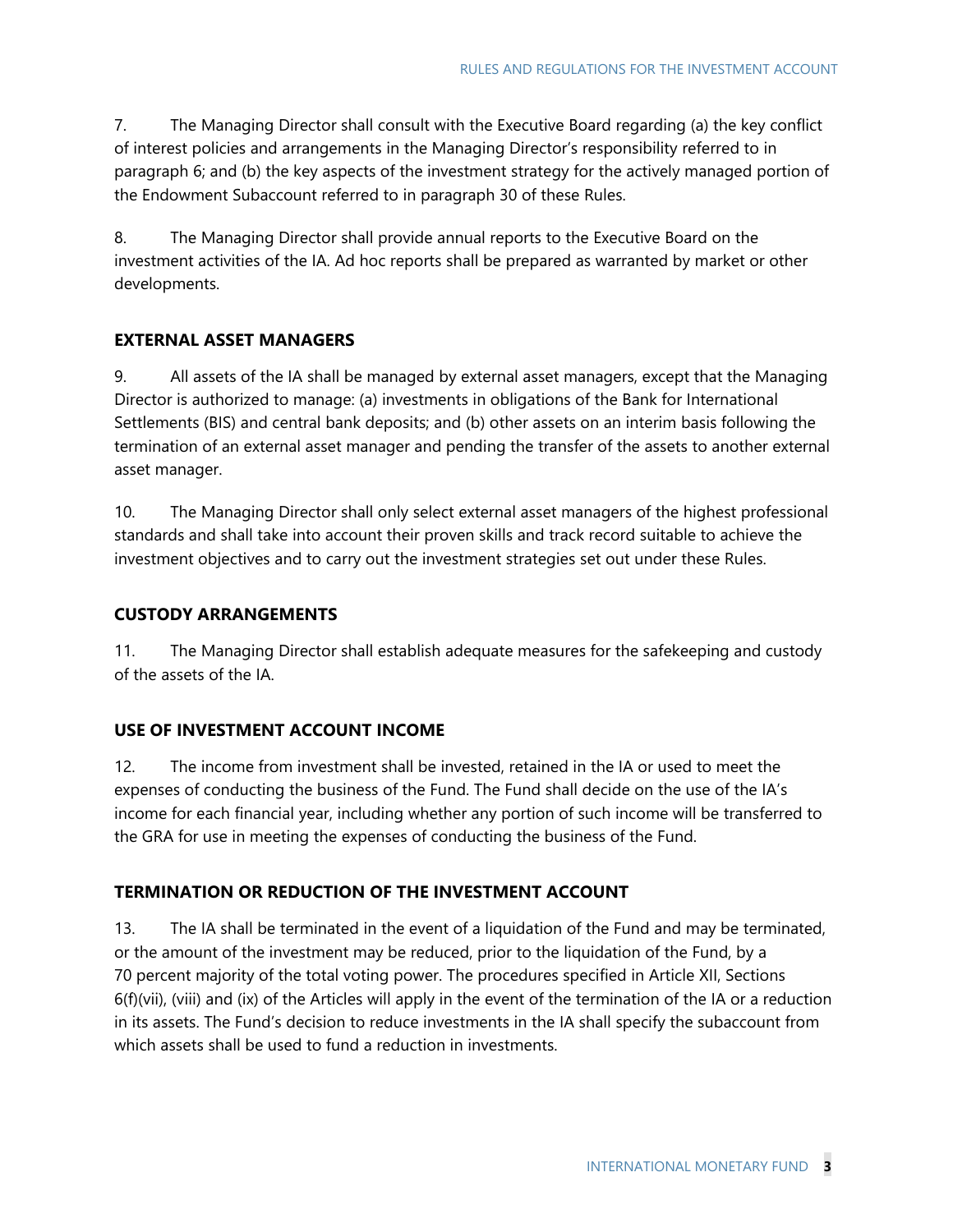#### **AUDIT**

14. The assets of the IA shall be audited by the Fund's external auditors and included in the Fund's annual financial statements.

#### **REVIEW OF THE RULES AND CONFLICT OF INTEREST POLICIES**

15. The Executive Board is expected to review these Rules and the Fund's relevant conflict of interest policies every five years.

#### **II. FIXED-INCOME SUBACCOUNT**

#### **INVESTMENT OBJECTIVE**

16. With a view of generating income while protecting the Fund's balance sheet, the investment objective of the Fixed-Income Subaccount is to achieve investment returns in SDR terms that exceed the 3-month SDR interest rate over time while minimizing the frequency and extent of negative returns and underperformance over an investment horizon of three to four years.

#### **ASSET ALLOCATION AND TRANCHES**

17. (a) The Fixed-Income Subaccount shall consist of two tranches, a shorter-duration Tranche 1 and a longer-duration Tranche 2.

(b) Tranche 1 assets shall be managed actively against a 0–3 year government bond benchmark index, weighted to reflect the currency composition of the SDR basket. The Managing Director shall establish in the investment management agreements the permitted degree of active management against the benchmark. Eligible asset classes for Tranche 1 are Group 1 and Group 2 asset classes as defined in paragraph 18 below.

(c) Tranche 2 assets shall be managed according to a buy-and-hold investment approach against a 0–5 year government bond benchmark index, weighted to reflect the currency composition of the SDR basket, subject to subparagraph (e) below. Eligible asset classes for Tranche 2 are Group 1 assets as defined in paragraph 18 below.

(d) Asset transfers between Tranche 1 and Tranche 2, and the allocation to Tranche 1 and Tranche 2 of future inflows to, outflows from, the Fixed-Income Subaccount shall be determined by the Managing Director.

(e) The assets in Tranche 2 shall be phased over a five-year period, with the specific modalities of the phasing to be determined by the Managing Director. The phasing may be suspended or extended up to one year in case of exceptional market conditions.

#### **ELIGIBLE INVESTMENTS**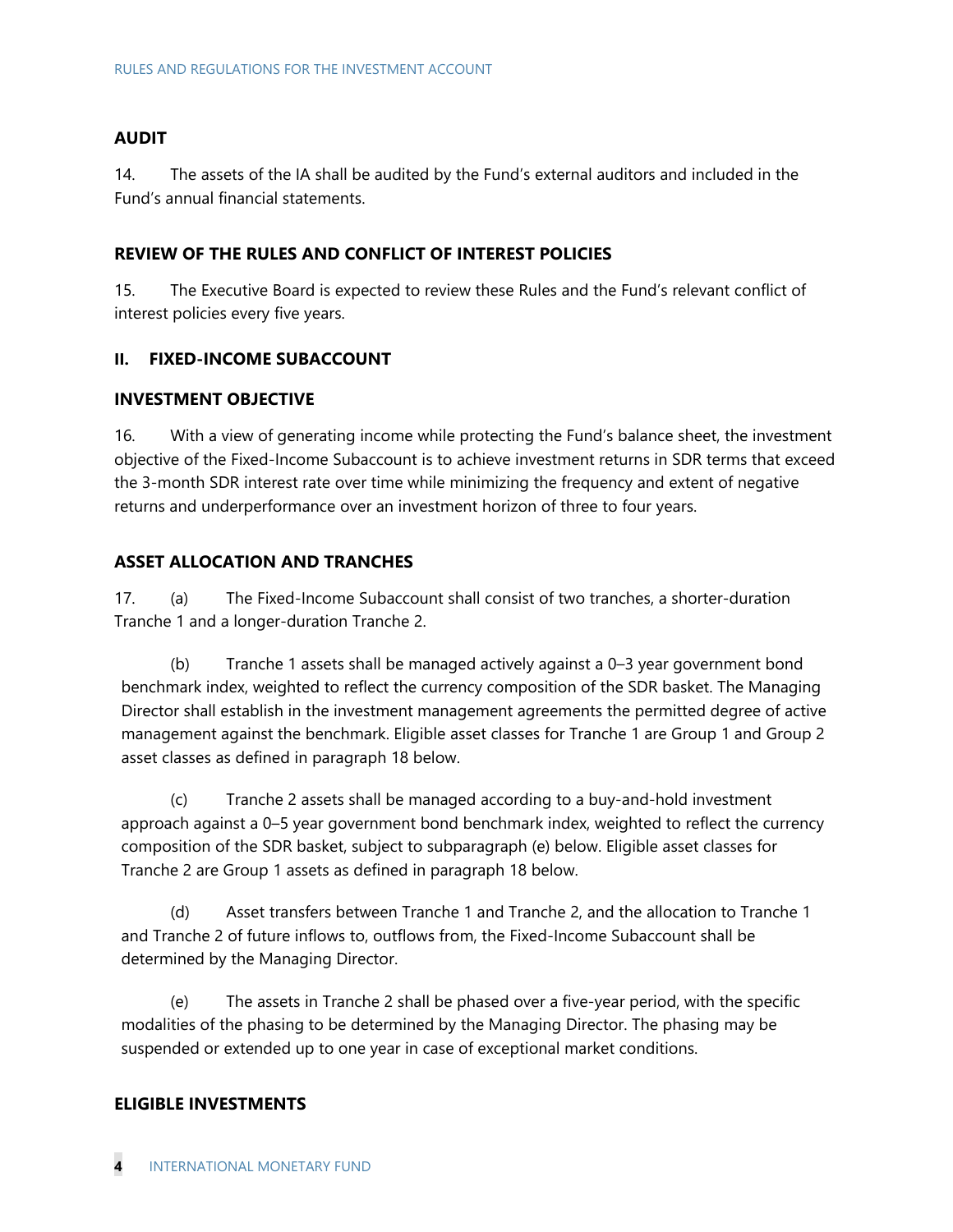- 18. (a) "Group 1 asset classes" shall be limited to:
	- i. debt obligations issued by national governments of members or their central banks;
	- ii. debt obligations issued by national agencies of the members whose currencies are in the SDR basket;
	- iii. debt obligations issued by international financial institutions; and
	- iv. obligations issued by the BIS, including without limitation deposits with the BIS and MTIs;

all of which shall be denominated in SDR or the currencies included in the SDR basket.

(b) "Group 2 asset classes" shall be limited to:

i. debt obligations issued by national governments of members or their central banks denominated in non-SDR currencies selected by the Managing Director or, upon the authorization by the Managing Director, by external managers, provided that any currency selection shall be based on ex-ante criteria determined by the Managing Director;

ii. debt obligations denominated in SDR or the currencies included in the SDR basket, comprising: (A) securities issued by subnational governments;

iii. (B) mortgage-backed and other asset-backed securities; (C) covered bonds; and (D) short-dated unsecured corporate bonds; and

iv. cash-equivalent investments with maturities of one year or less, that are denominated in SDR or the currencies included in the SDR basket.

(c) The Managing Director shall establish the parameters for determining the eligible investments within the categories of the asset classes specified in this paragraph.

19. Up to the maximum 35 percent of the total value of the Fixed-Income Subaccount assets may be invested in Group 2 asset classes, and the breach of this limit shall require prompt action to bring the Fixed-Income Subaccount back within the established limit.

20. In addition to investing in Groups 1 and 2 asset classes, the Fixed-Income Subaccount may temporarily hold uninvested cash balances, including in short-term instruments of the custodian(s).

#### **MINIMUM CREDIT RATING**

21. Except for obligations of the BIS, central bank deposits and uninvested cash balances, all assets in which the Fixed-Income Subaccount invests must have a credit rating equivalent to at least A (based on Standard & Poor's long-term rating scale) by a major credit rating agency at the time of acquisition. The Managing Director may establish higher credit ratings for eligible individual asset classes.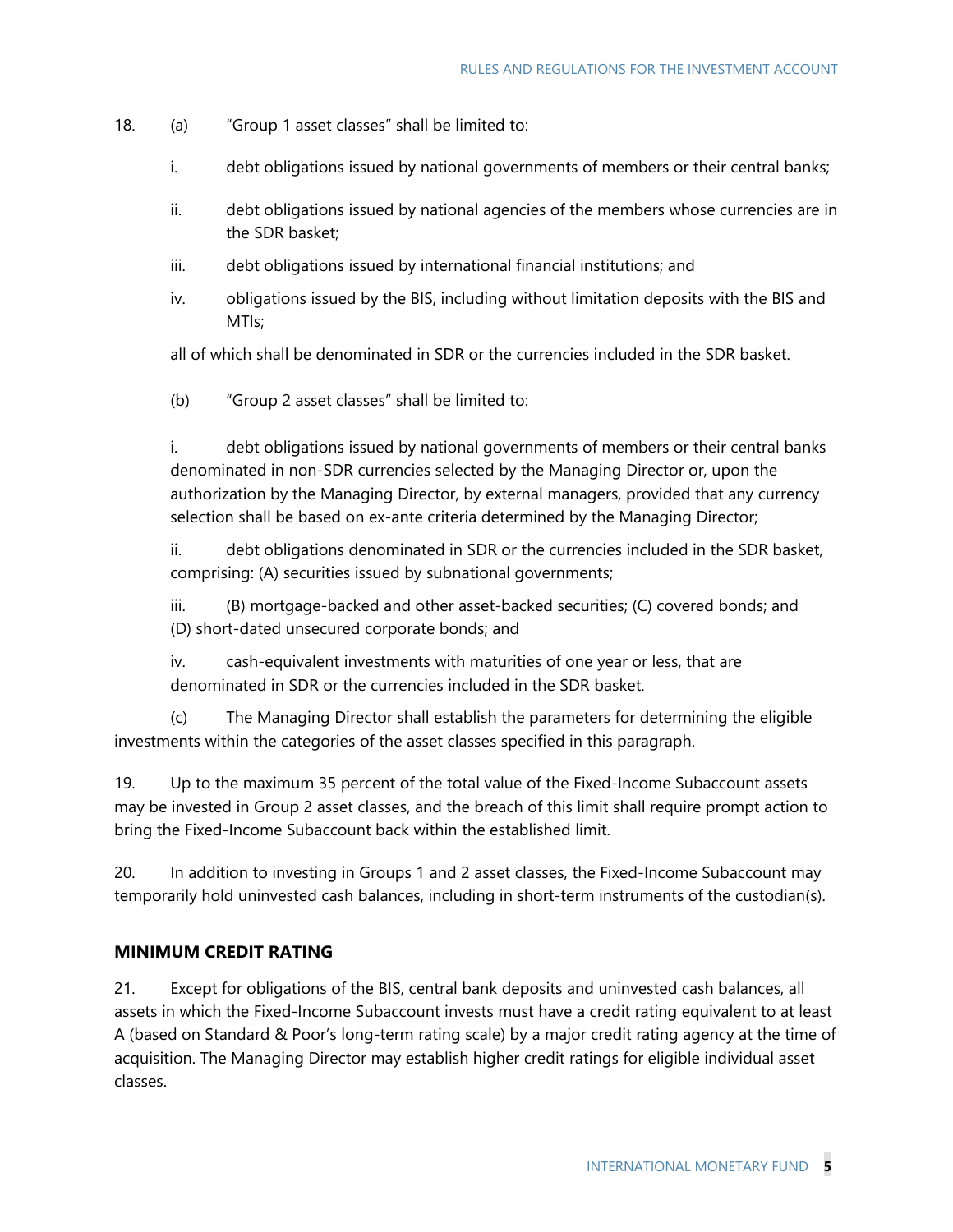22. In cases where an asset is not directly rated, the Managing Director may determine whether a credit rating may be inferred for such asset in a manner that is consistent with market practice.

#### **DIVESTMENT**

23. Any eligible investment that ceases to meet the rating threshold under paragraph 21 or otherwise becomes ineligible after acquisition shall be divested within three months, except that corporate bonds which fail to meet the rating threshold under paragraph 21 after acquisition may be divested or continue to be retained in accordance with modalities established by the Managing Director.

#### **LIMITS ON INVESTMENT ACTIVITIES**

24. The Managing Director shall establish adequate safeguards against short selling and financial leverage.

25. The exchange rate risk for eligible investments denominated in non-SDR currencies shall be hedged back into SDR basket currencies with the objective to preserve the Fixed-Income Subaccount's SDR basket composition. Currency hedging may be used for SDR basket replication or for achieving overall currency exposure in line with SDR basket.

26. Derivatives may be used for managing interest rate risk, currency hedging, or reducing costs in the context of portfolio balancing, benchmark replication, and market access.

# **III. ENDOWMENT SUBACCOUNT**

#### **INVESTMENT OBJECTIVE**

27. The investment objective of the Endowment Subaccount is to achieve a long-term real return target of 3 percent in U.S. dollar terms. This is consistent with the objective of generating investment returns to contribute to the Fund's income, while preserving the long-term real value of these resources. The subaccount's real return shall be calculated by using the deflator that is used for purposes of the Fund's administrative budget, the Global External Deflator (GED), provided that the U.S. consumer price index (U.S. CPI) component of the GED shall be adjusted to use the actual U.S. CPI instead of the projected U.S. CPI.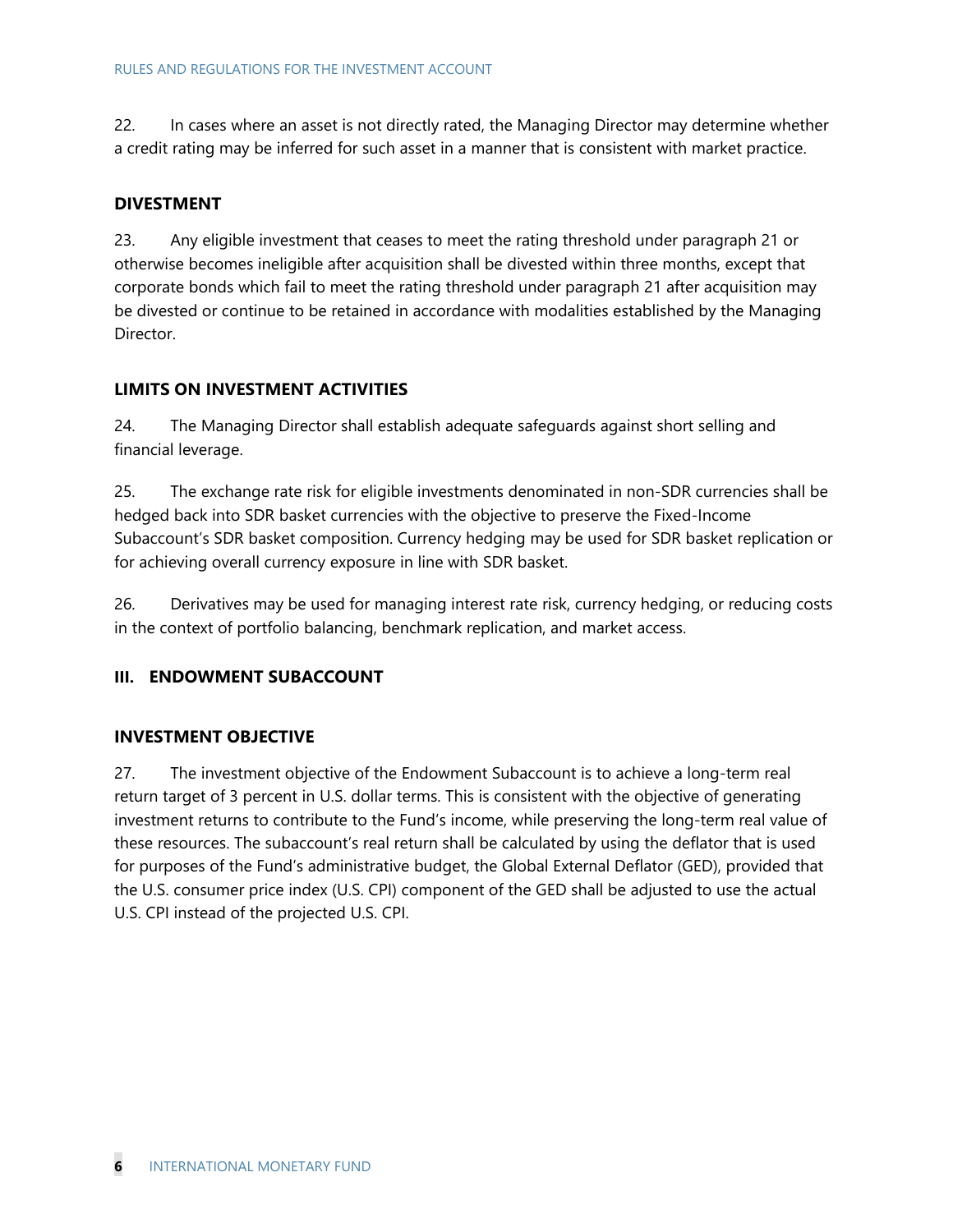# **STRATEGIC ASSET ALLOCATION AND INVESTMENT STRATEGY**

28. No less than 90 percent of the Endowment Subaccount assets shall be managed passively (the "passively managed portion"), with up to 10 percent of the Endowment Subaccount assets managed actively in accordance with paragraph 30 below (the "actively managed portion").

29. The passively managed portion shall be invested pursuant to the following strategic asset allocation (SAA) benchmark: 15 percent in developed market sovereign bonds; 20 percent in U.S. Treasury Inflation-Protected Securities (US TIPs); 15 percent in developed market corporate bonds; 5 percent in emerging market bonds; 25 percent in developed market equities; 10 percent in emerging market equities; 5 percent in infrastructure debt; and 5 percent in real estate investment trusts (REITs). The Managing Director shall establish the parameters for determining eligible investments for the asset classes of the SAA and the modalities for appropriate passive investment approaches.

30. The actively managed portion may be invested only in the same asset classes as the SAA benchmark for the passively managed portion, with 60 percent in fixed-income instruments and 40 percent in equities (including REITs) and a permitted maximum deviation of  $\pm 15$  percentage points for each category, but no specific allocation requirements for each asset class within these two categories. The Managing Director, in consultation with the Executive Board, shall determine the investment strategy and investment arrangements for the actively managed portion of the Endowment Subaccount, including the selection criteria and risk parameters for external managers, benchmark indices, the scope and instruments for currency hedging, the phasing of the actively managed portion of the Endowment Subaccount, policy bands and rebalancing procedures, and additional key measures to avoid actual or perceived conflicts of interest.

31. The asset allocation benchmarks for both the passively and actively managed portions shall not apply to uninvested cash balances, including such balances being held temporarily in short-term instruments of the custodian(s).

# **REBALANCING OF THE PASSIVELY MANAGED PORTION**

32. Based on modalities established by the Managing Director, the passively managed portion shall be rebalanced at least annually to minimize deviation from the SAA benchmark specified in paragraph 29 above, or more frequently in the event of significant deviation.

# **MINIMUM CREDIT RATINGS**

33. With the exception of obligations of the BIS, fixed-income assets in which the Endowment Subaccount invests are subject to the following minimum credit rating requirements at the time of acquisition by a major credit rating agency (based on Standard & Poor's long-term rating scale):